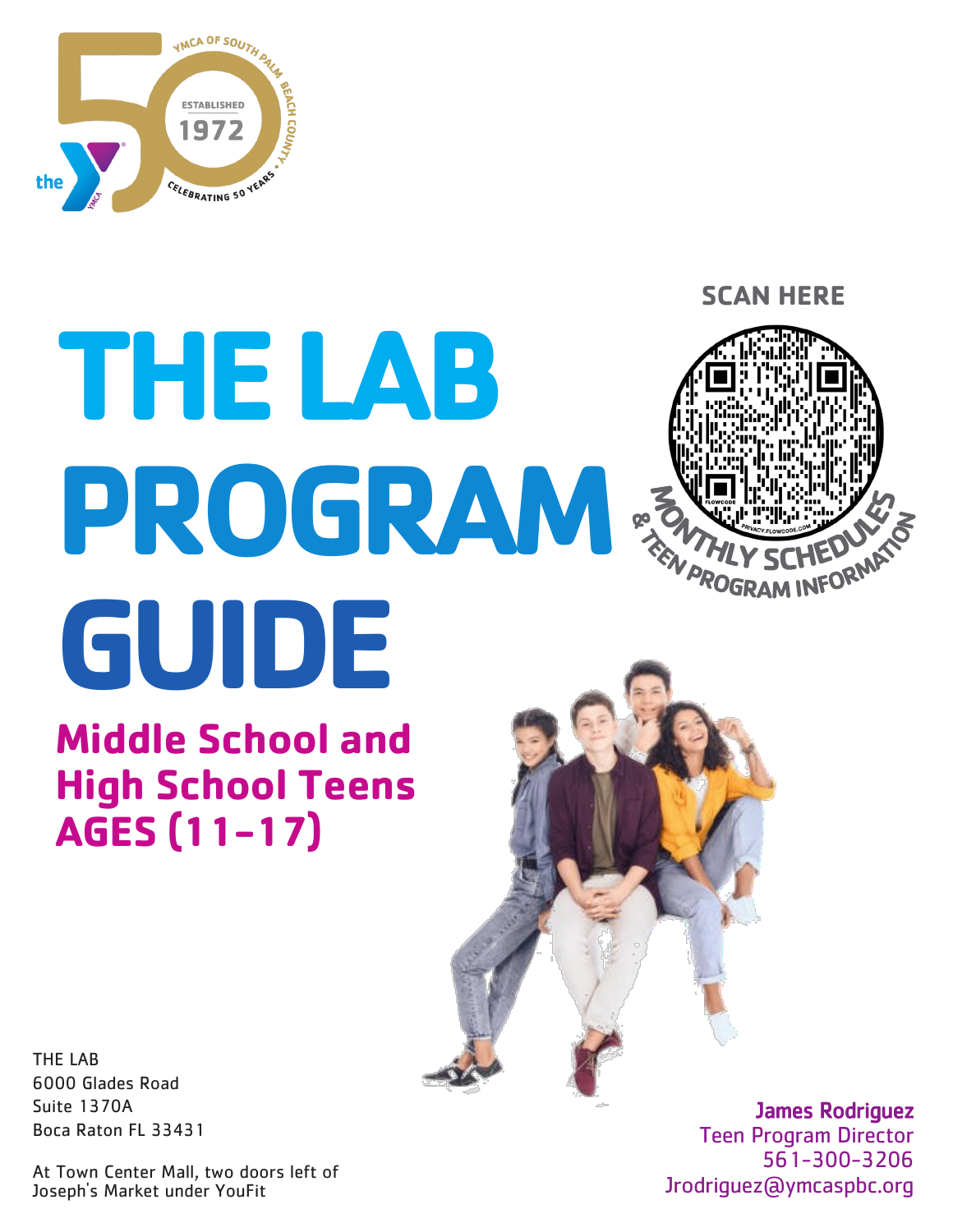### **THE LAB: LEADERSHIP ACADEMY OFBOCA RATON**

Programs engage middle and high school age students in fostering a culture of service, provide opportunities to set goals and learn how to share their voice, while being supported by caring adult mentors.

While not engaged in programs, the teens can participate in a variety of activities such as:

- 3D Printing
- Cricut Creating
- Arts & Crafts
- VR Gaming
- PC & Console Gaming
- Arcade Gaming
- Ping Pong
- Air Hockey & Pool Table
- Foosball

### **Leaders Club LEADERSHIP DEVELOPMENT**

Leaders Club is a year-long Y-based service and leadership development program. Leaders Club provides teens with experience and training to influence college knowledge, academics, positive relationships and identity.

Open Enrollment: August-October

When: Monthly (Every Thursday) 6:45pm-7:45pm

Member Rate: \$50 Per Calendar Year

#### **Chess**

All skill levels welcome, beginners to experts! Learn critical thinking, problem solving and the great game of Chess

When: Monthly (Every Monday) 6:00pm-8:00pm

Member Rate: Free



#### **Youth In Government**

Want to learn how government works? Youth in Government is Looking for teens in 8th –12th grade that are ready to become change makers in their community.

Open Enrollment: August-October

When: Monthly (2nd & 4th Tuesdays) 6:45pm-7:45pm



Member Rate: \$50 Per Calendar Year

#### **TED Teens**

TED Teens talks is a program that supports students in discovering, developing and sharing their ideas in the form of TED-style talks.

When: Monthly (1st & 3rd Tuesdays) 6:45pm-7:45pm



Member Rate: Free

### **WELLNESS**

#### **TEEN PERFORMANCE TRAINING**

Training classes will be geared towards teen athletes and those working on strength, agility, and movement to improve sports performance.

When: Monthly (Every Monday or Wednesday) 5:00pm-5:45pm

Member Rate: Free



#### **YOGA**

Calling all Yogies! Ever get stressed out from school or work? Need a little bit of a re-start? Join us for Teen Yoga Classes at THE LAB Teen Center and get your zen on.

When: Monthly (2nd & 4th Monday) 6:30pm-7:30pm

Member Rate: Free



\*\*TRAINING CLASS TAKES PLACE AT THE PETER BLUM YMCA\*\*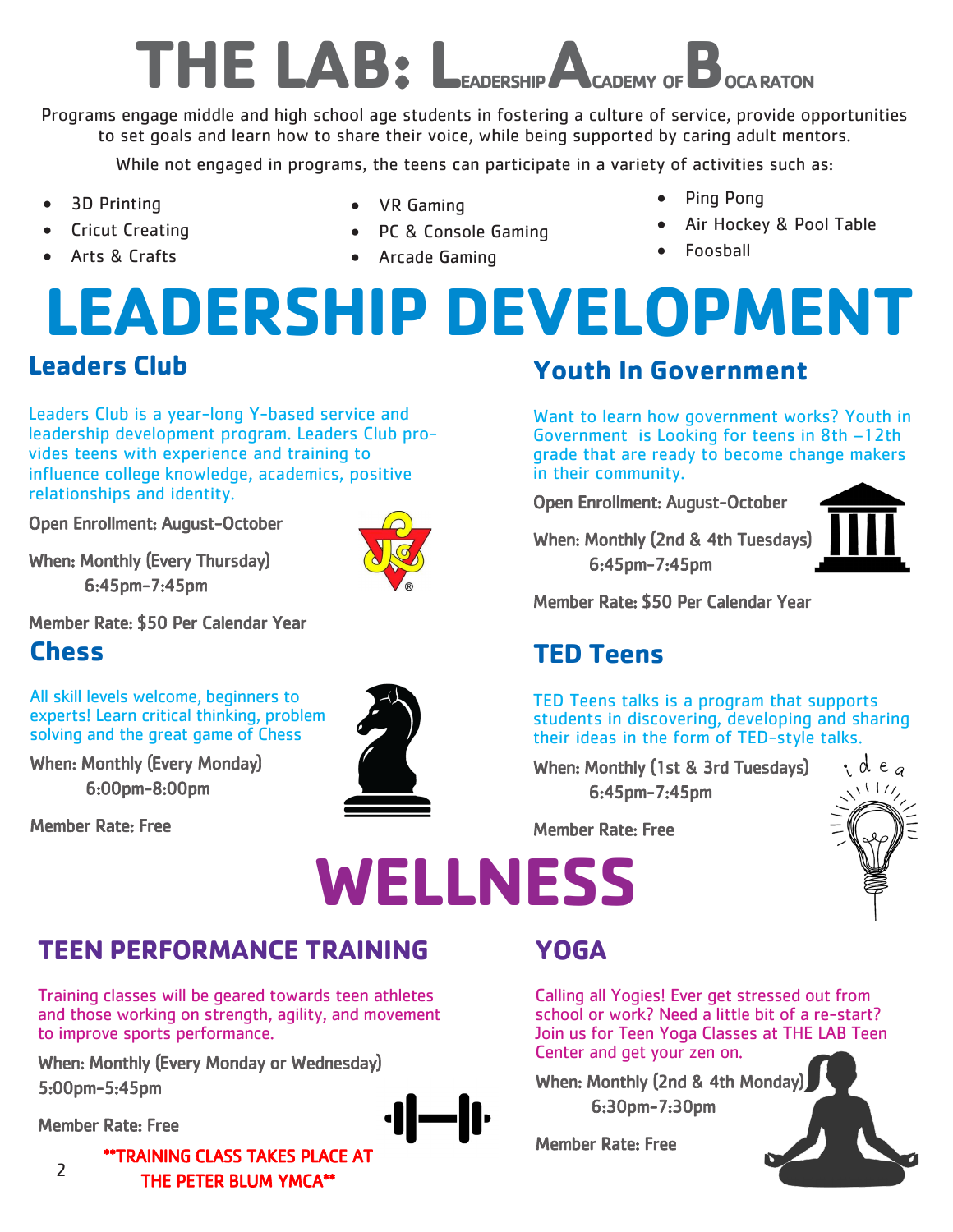

#### **Acting School**

In this course on-camera skills are supported and developed through a variety of acting, improv exercises, and practice scenes.

When: Monthly (Every Tuesday) 6:00pm-7:00pm



Rate: \$100 Per Month

#### **Fashion School**

Join our very own fashion designer, Kevenique Allen. She will dive into the basics of fashion and design, teaching design sketches, sewing, measurements, and dressing.

When: Wednesdays 6:30pm-7:45pm

Rate: \$180 (8 Week Session) March 2nd-April 20th



#### **Art Club**

All skill levels welcome, beginners to experts! Come and learn some new skills & or sharpen up the ones you have!

When: Monthly (1st & 3rd Mondays) 6:30pm-7:30pm

Member Rate: Free

## **CAMPS & AFTERSCHOO**

When School is out the YMCA LAB at Town Center will be open! Teens are inspired and empowered as they experience field trips, work in teams, play fun games, new challenges and strengthen friendships. Examples of activities are below:

- **Field Trips**
	- **Sports**
- 
- **Team Building**
- **STEM**

**Arts** 

**Music** 

**Price:** \$50 Per Day Member \$90 Per Day Non-Member

**Time:** 8:00am-5:30pm

\*\*Thanksgiving, Winter Break, Spring Break, & Summer Camp Information Separate\*\*

#### **Film Academy**

Young filmmakers will learn all the basics required to work on a Hollywood production through a hands-on approach to learning the art of making movies.

When: Monthly (Every Tuesday) 7:00pm-8:00pm

Rate: \$100 Per Month

#### **3D Printing Club**

Want to learn how to 3D Print? Don't have a printer? Don't worry, come to THE LAB and we will teach the basics to advanced of 3D Printing.

When: Weekly

Wednesday: 5:45pm-6:45pm

Saturdays: 12:30pm-1:30pm

Member Rate: Free

#### **Robotics**

Want to learn to code? Fine tune your skills? Gain new skills in the world or robotics? Join our robotics club. We have out robotic cars and drones!

When: Weekly \*\*Starting March\*\*

Tuesdays: 5:45pm-6:45pm

Member Rate: Free



3

#### **Teen Camp Middle School Afterschool**

**FEATURING** Want a safe place for your teen to come after school? THE LAB offers middle school after school programming.

#### **School Pickup**

- 
- **Homework Help**
- **Fine & Digital Arts**
- **STEM Programs**

#### **School Pick-up From**

**Verde, Addison Mizner, St. Jude**

- **Member Rate: \$150 Per Month**
- **Non-Member Rate: \$250 per Month Omni, Don Estridge, AD Henderson**
- **Member Rate: \$110 Per Month**
- **Non-Member Rate: \$210 per Month**

**Time:** 3:00pm-6:30pm (Monday-Friday)